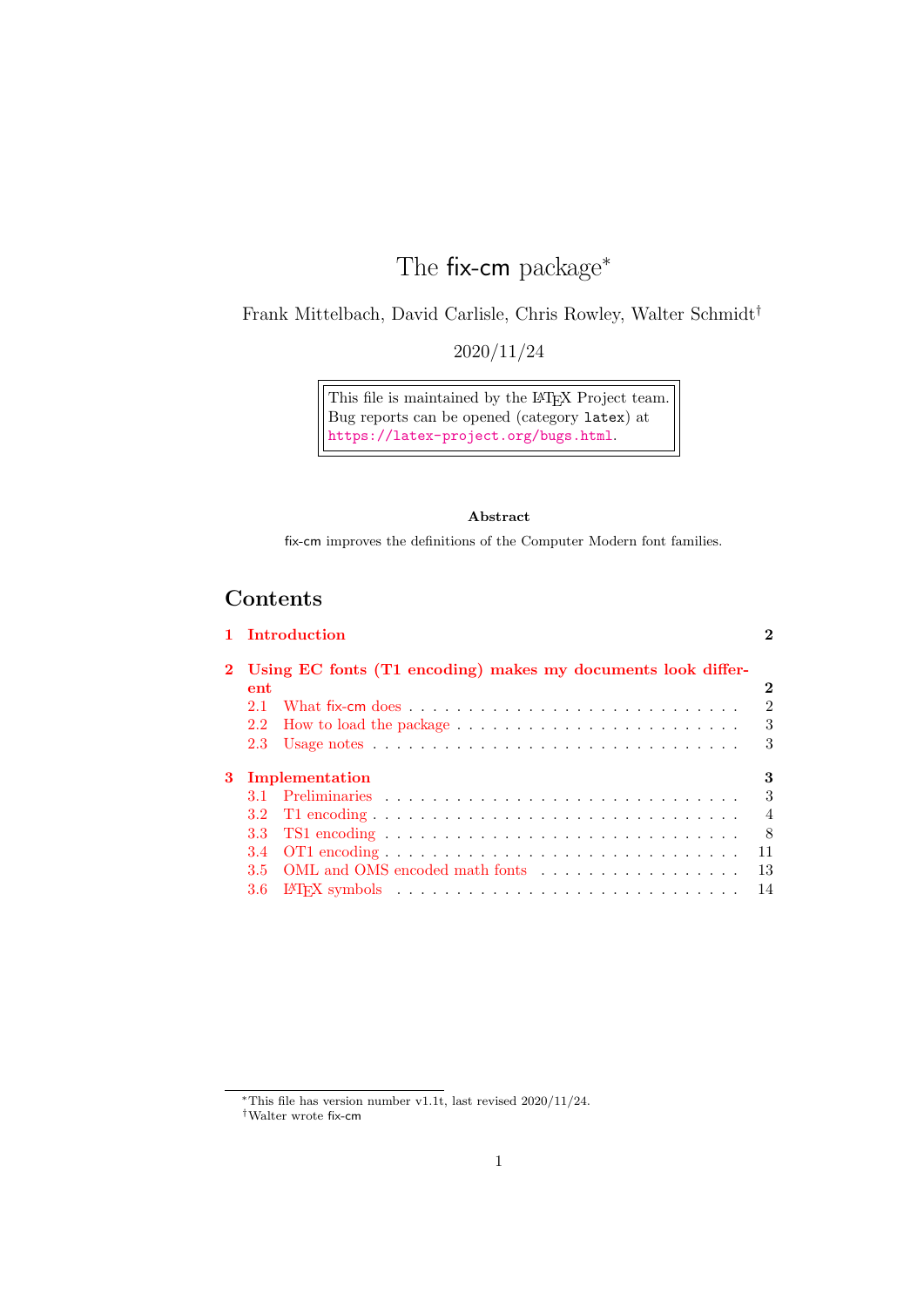# <span id="page-1-0"></span>1 Introduction

!! To use the fix-cm package, load it *before* \documentclass, and use the command \RequirePackage to do so, rather than the normal \usepackage:

> \RequirePackage{fix-cm} \documentclass . . .

# <span id="page-1-1"></span>2 Using EC fonts (T1 encoding) makes my documents look different

No I'm not trying to collect any cites from the news group discussion on this topic. In a nutshell, if one adds

#### \usepackage[T1]{fontenc}

to a document that uses the Computer Modern typefaces, then not only the T1 encoding is used but the fonts used in the document look noticeably different. This is due to the fact that the EC fonts have more font series designs, e.g. a 14.4 pt bold etc and those get used in the standard .fd files, while with Computer Modern (in OT1 encoding) such sizes were scaled versions of smaller sizes—with a noticeable different look and feel.

So we provide a package fix-cm to ensure that comparable definitions are used. In addition to that, the package fix-cm also enables continuous scaling of the CM fonts. This package was written by Walter Schmidt.

### <span id="page-1-2"></span>2.1 What fix-cm does

Loading the package fix-cm changes the font definitions of the Computer Modern fonts, in order to achieve the following effects:

- The appearance of the T1 and TS1 encoded CM fonts (aka 'EC') is made as similar as possible to the traditional (OT1 encoded) ones. Particularly, a number of broken or ugly design sizes are no longer used, the look of the bold sans serif typeface at large sizes is considerably improved, and mismatches between the text fonts and the corresponding math fonts are avoided. As a side effect, PostScript and PDF documents may become smaller, because fewer fonts need to be embedded.
- The Computer Modern fonts are made available with arbitrary sizes.
- Only those design sizes of the fonts will be used, that are normally available in Type1 format, too. You need not load the extra package cmmib57 for this purpose.

The package acts on the following font families:

- The text font families cmr, cmss, cmtt and cmvtt with OT1, T1 and TS1 encoding.
- The default math fonts used by  $\mathbb{F}$ FFX, i.e., the font families cmm with encoding OML and cms with encoding OMS.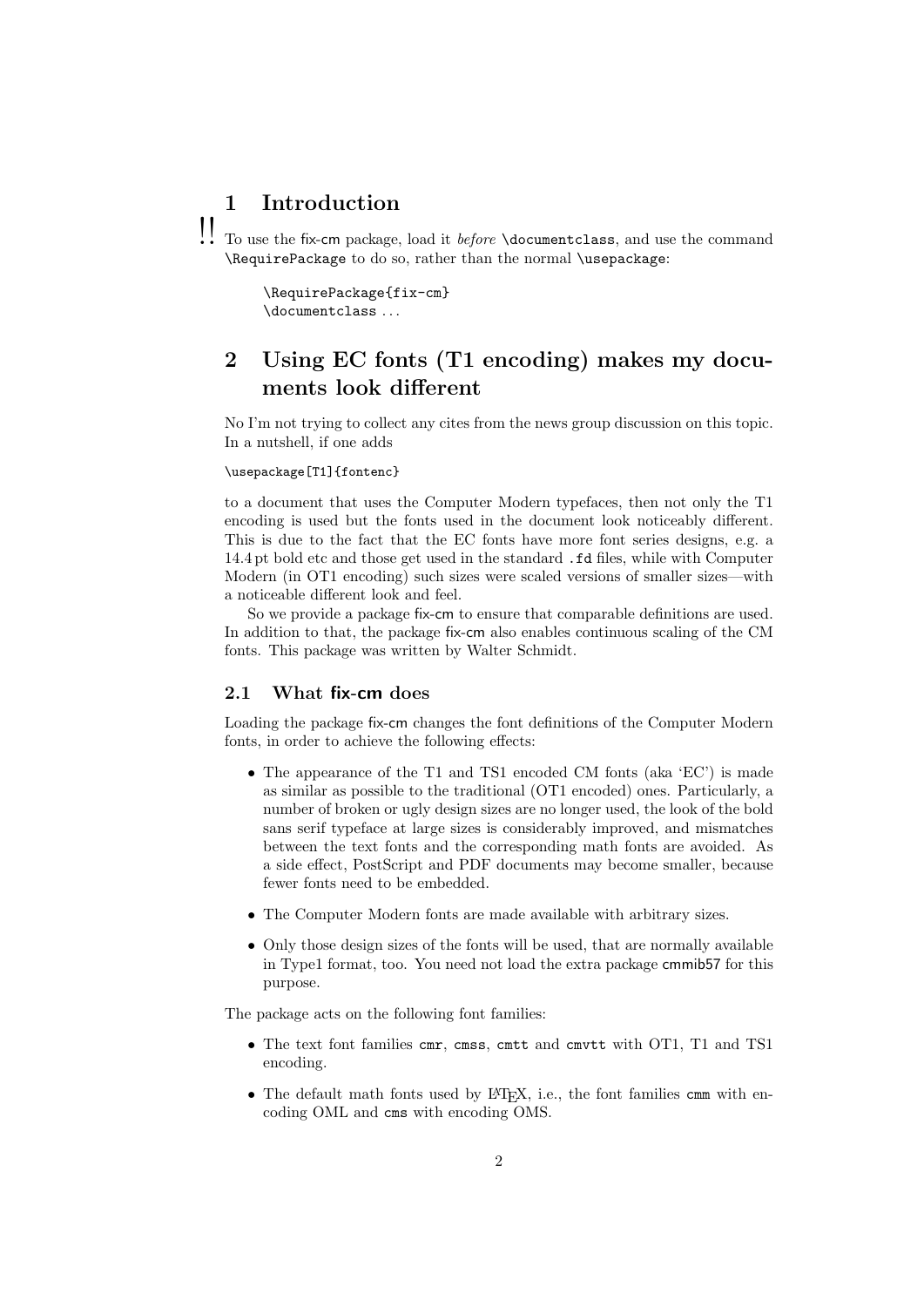• The symbols used by the package latexsym, i.e., the font family lasy.

Note that the package does not act on:

- Font families such as CM Fibonacci, CM Dunhill etc., which are provided for experimental purposes or for fun only.
- CM text fonts with character sets other than Latin, e.g., Cyrillic. Loading of the required font and encoding definitions while the fonts are not actually used, would not be a good idea. This should be addressed by particular packages or by changing the standard FDs of these fonts.
- Extra math fonts such as the AMS symbol fonts. While they match the style of Computer Modern, they are frequently used in conjunction with other font families, too. Thus, fix-cm is obviously not the right place to make sure that they can be scaled continuously. Ask the maintainers of these fonts to provide this feature, which is badly needed!
- The math extension font cmex. Whether or not this font should be scaled is a question of its own, and there are other packages (exscale, amsmath, amsfonts) to take care of it.

# <span id="page-2-0"></span>2.2 How to load the package

 $\prod_{i=1}^{n}$  The package should be loaded *before* \documentclass, using the command \RequirePackage{fix-cm}, rather than the normal \usepackage. Rationale: If the package is loaded in the preamble, a preceding package or even the code of the document class may have used any of the CM fonts already. However, the definitions of those fonts, that are already in use, cannot be changed any more.

#### <span id="page-2-1"></span>2.3 Usage notes

In contrast to what you may expect, fix-cm does not ensure that line and page breaks stay the same, when you switch an existing document from OT1 to T1 encoding. The package does not turn off all of the additional design sizes in the EC fonts collection: Those, that contribute considerably to the typographical quality and do not conflict with the math fonts, are—indeed—used.

Be careful when using arbitrary, non-standard font sizes with applications that need bitmap fonts: You may end up with lots of possibly huge .pk files. Also, Metafont chokes sometimes on extremely small or large sizes, because of arithmetic problems.

fix-cm supersedes the experimental packages cmsd and fix-ec, which are no longer distributed.

The packages type1cm and type1ec must not be loaded additionally; they enable only continuous scaling.

# <span id="page-2-2"></span>3 Implementation

### <span id="page-2-3"></span>3.1 Preliminaries

The LATEX kernel does not declare the font encoding TS1. However, we are going to set up font definitions for this encoding, so we have to declare it now.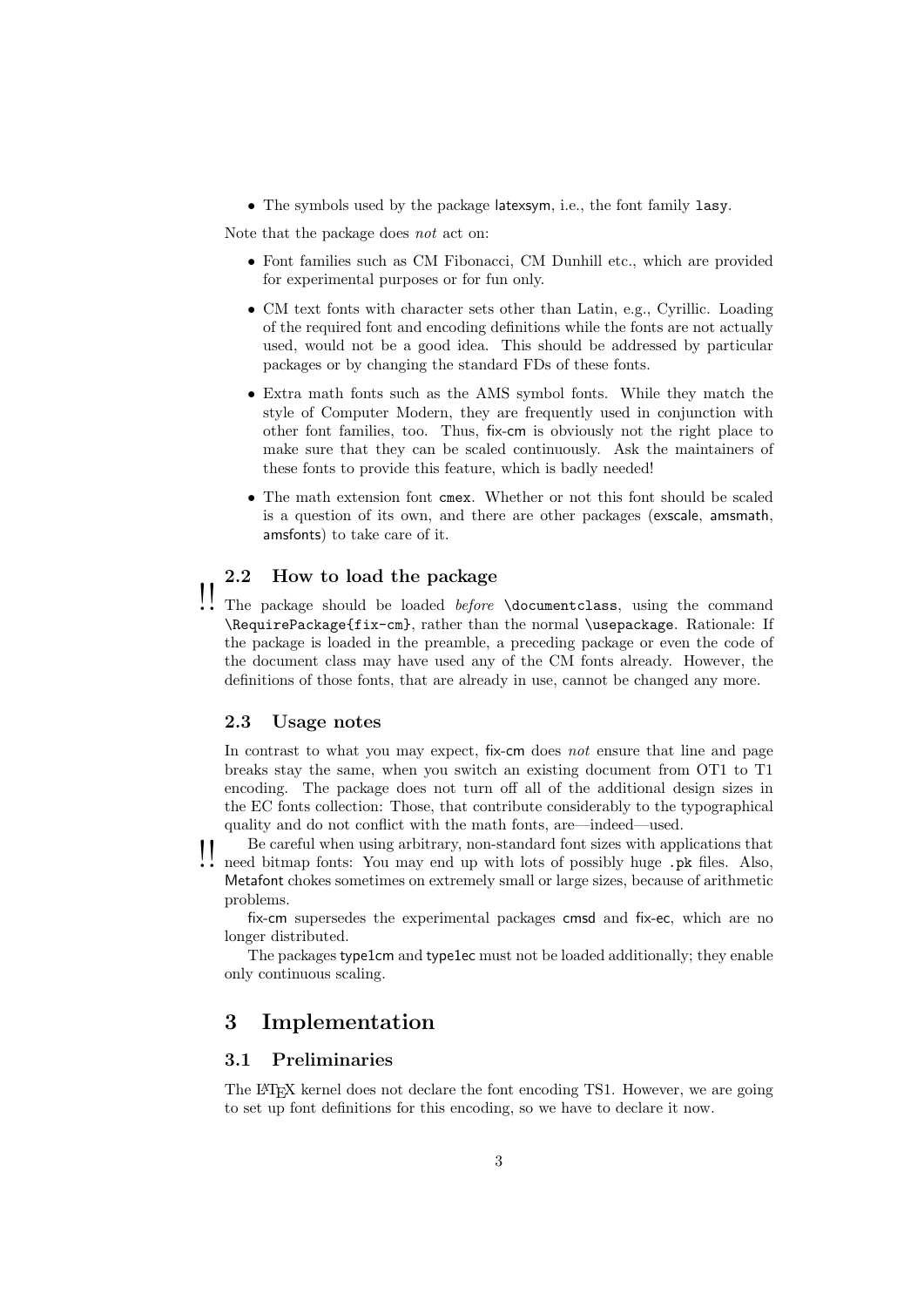1 ⟨∗fix-cm⟩

2 \input{ts1enc.def}

In case the package is loaded in the preamble, any of the CM fonts may have been used already and cannot be redefined. Yet we try to intercept at least the problem that is most likely to occur, i.e., a hidden \normalfont. Most of the standard definitions are ok, but those for T1 encoding and 10.95 pt need to be removed:

 \expandafter \let \csname T1/cmr/m/n/10.95\endcsname \relax \expandafter \let \csname T1/cmss/m/n/10.95\endcsname \relax \expandafter \let \csname T1/cmtt/m/n/10.95\endcsname \relax 6 \expandafter \let \csname T1/cmvtt/m/n/10.95\endcsname \relax

fix-cm may still fail, if the EC fonts are preloaded in the LATEX format file. This situation is, however, very unlikely and could occur only with a customized format.

The remainder of the package is enclosed in a group, where the catcodes are guaranteed to be appropriate for the processing of font definitions.

7 \begingroup

8 \nfss@catcodes

### <span id="page-3-0"></span>3.2 T1 encoding

#### CM Roman

```
9 \DeclareFontFamily{T1}{cmr}{}
10 \DeclareFontShape{T1}{cmr}{m}{n}{
11 <-6> ecrm0500<br>12 <6-7> ecrm0600
12 <6-7> ecrm0600<br>13 <7-8> ecrm0700
13 <7-8> ecrm0700<br>14 <8-9> ecrm0800
14 <8-9> ecrm0800
15 <9-10> ecrm0900
16 <10-12> ecrm1000
17 <12-17> ecrm1200
18 <17-> ecrm1728
19 }{}
20 \DeclareFontShape{T1}{cmr}{m}{sl}{
21 <-6> ecsl0500
22 <6-7> ecs10600<br>23 <6-7> ecs10700
23 <7-8> ecs10700<br>24 <8-9> ecs10800
24 <8-9> ecsl0800
25 <9-10> ecsl0900
26 <10-12> ecsl1000
27 <12-17> ecsl1200
28 <17-> ecsl1728
29 }{}
30 \DeclareFontShape{T1}{cmr}{m}{it}{
31 <-8> ecti0700
32 <8-9> ecti0800
33 <9-10> ecti0900
34 <10-12> ecti1000
35 <12-17> ecti1200
36 <17-> ecti1728
37 }{}
38 \DeclareFontShape{T1}{cmr}{m}{sc}{
```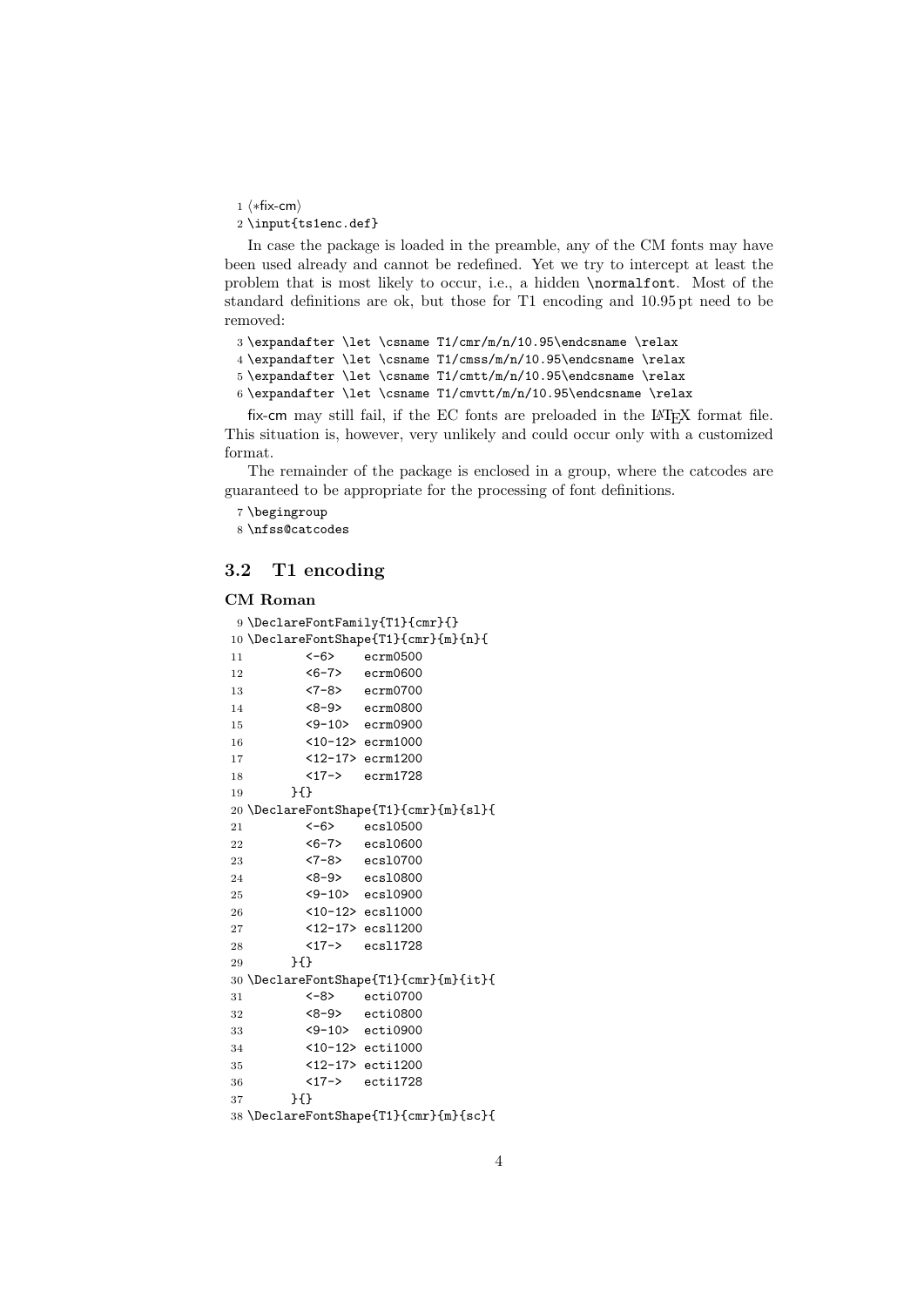```
39 <-6> eccc0500
40 <6-7> eccc0600
41 <7-8> eccc0700
42 <8-9> eccc0800
43 <9-10> eccc0900
44 <10-12> eccc1000
45 <12-17> eccc1200
46 <17-> eccc1728
47 }{}
48 \DeclareFontShape{T1}{cmr}{m}{ui}{
49 <-8> ecui0700
50 <8-9> ecui0800
51 <9-10> ecui0900
52 <10-12> ecui1000
53 <12-17> ecui1200
54 <17-> ecui1728
55 }{}
56 \DeclareFontShape{T1}{cmr}{b}{n}{
57 <-6> ecrb0500
58 <6-7> ecrb0600
59 <7-8> ecrb0700
60 <8-9> ecrb0800
61 <9-10> ecrb0900
62 <10-12> ecrb1000
63 <12-17> ecrb1200
64 <17-> ecrb1728
65 }{}
66 \DeclareFontShape{T1}{cmr}{bx}{n}{
67 <-6> ecbx0500
68 <6-7> ecbx0600
69 <7-8> ecbx0700
70 <8-9> ecbx0800
71 <9-10> ecbx0900
72 <10-12> ecbx1000
73 <12-> ecbx1200
74 }{}
75 \DeclareFontShape{T1}{cmr}{bx}{sl}{
76 <-6> ecbl0500
77 <6-7> ecbl0600
78 <7-8> ecbl0700
79 <8-9> ecbl0800
80 <9-10> ecbl0900
81 <10-12> ecbl1000
82 <12-> ecbl1200
83 }{}
84 \DeclareFontShape{T1}{cmr}{bx}{it}{
85 <-8> ecbi0700
86 <8-9> ecbi0800
87 <9-10> ecbi0900
88 <10-12> ecbi1000
89 <12-> ecbi1200
90 }{}
91 \DeclareFontShape{T1}{cmr}{bx}{sc}{
92 <-6> ecxc0500
```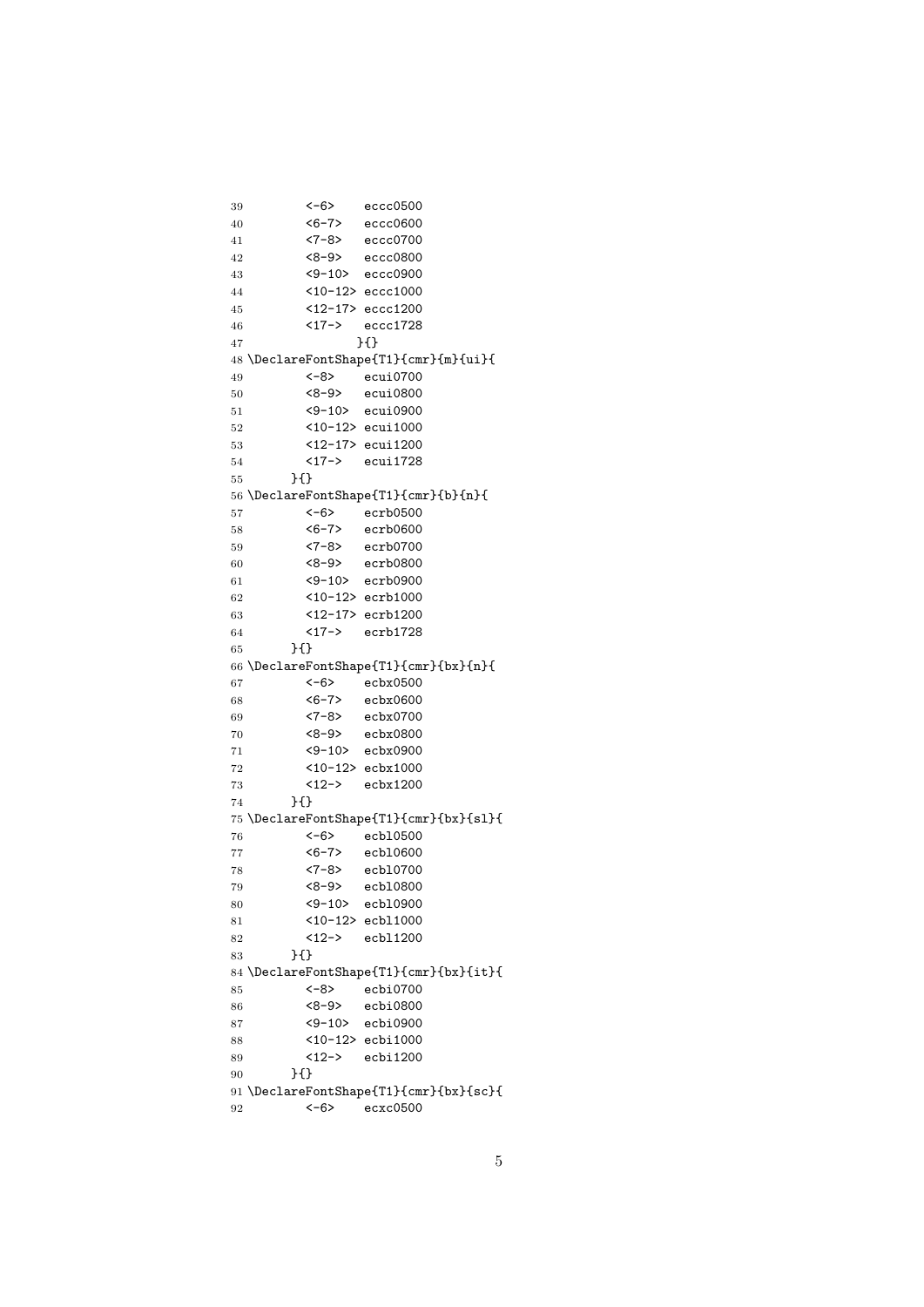<6-7> ecxc0600 <7-8> ecxc0700 <8-9> ecxc0800 <9-10> ecxc0900 <10-12> ecxc1000 <12-> ecxc1200 }{} %

#### CM Sans

```
101 \DeclareFontFamily{T1}{cmss}{}
102 \DeclareFontShape{T1}{cmss}{m}{n}{
103 <-9> ecss0800
104 <9-10> ecss0900
105 <10-12> ecss1000
106 <12-17> ecss1200
107 <17-> ecss1728
108 }{}
109 \DeclareFontShape{T1}{cmss}{m}{sl}{
110 <-9> ecsi0800
111 <9-10> ecsi0900
112 <10-12> ecsi1000
113 <12-17> ecsi1200
114 <17-> ecsi1728
115 }{}
116 \DeclareFontShape{T1}{cmss}{m}{it}
117 { <->ssub*cmss/m/sl}{}
118 \DeclareFontShape{T1}{cmss}{m}{sc}
119 { <-> sub*cmr/m/sc}{}
120 \DeclareFontShape{T1}{cmss}{sbc}{n}{
121 <-> ecssdc10
122 }{}
123 \DeclareFontShape{T1}{cmss}{bx}{n}{
124 <-10> ecsx0900
125 <10-> ecsx1000
126 }{}
127 \DeclareFontShape{T1}{cmss}{bx}{sl}{
128 <-10> ecso0900
129 <10-> ecso1000
130 }{}
131 \DeclareFontShape{T1}{cmss}{bx}{it}
132 {<->ssub*cmss/bx/sl}{}
```
The following substitutions are not provided in the default .fd files. I have included them, so that you can easily use the EC fonts with the default bold series being b rather than bx.

```
133 \DeclareFontShape{T1}{cmss}{b}{n}
134 {<->ssub*cmss/bx/n}{}
135 \DeclareFontShape{T1}{cmss}{b}{sl}
136 {<->ssub*cmss/bx/sl}{}
137 \DeclareFontShape{T1}{cmss}{b}{it}
138 \{\langle -\rangle \text{ssub} \times \text{cms/slb} / \text{sl} \}
```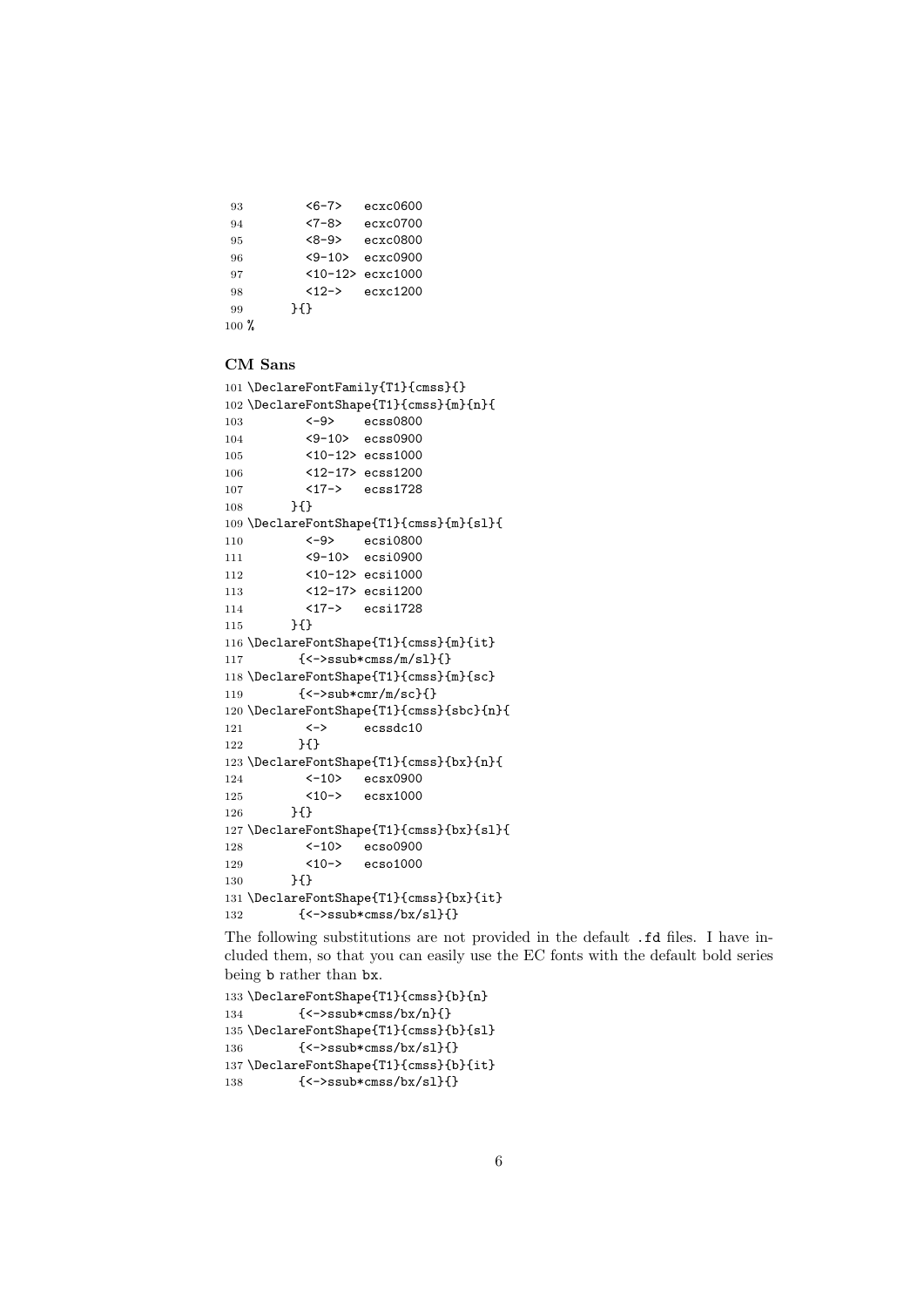CM Typewriter

```
139 \DeclareFontFamily{T1}{cmtt}{\hyphenchar \font\m@ne}
140 \DeclareFontShape{T1}{cmtt}{m}{n}{
141 <-9> ectt0800
142 <9-10> ectt0900
143 <10-12> ectt1000
144 <12-17> ectt1200
145 <17-> ectt1728
146 }{}
147 \DeclareFontShape{T1}{cmtt}{m}{it}{
148 <-9> ecit0800
149 <9-10> ecit0900
150 <10-12> ecit1000
151 <12-17> ecit1200
152 <17-> ecit1728
153 }{}
154 \DeclareFontShape{T1}{cmtt}{m}{sl}{
155 <-9> ecst0800
156 <9-10> ecst0900
157 <10-12> ecst1000
158 <12-17> ecst1200
159 <17-> ecst1728<br>160 }{}
        H161 \DeclareFontShape{T1}{cmtt}{m}{sc}{
162 <-9> ectc0800
163 <9-10> ectc0900
164 <10-12> ectc1000
165 <12-17> ectc1200
166 <17-> ectc1728
167 }{}
168 \DeclareFontShape{T1}{cmtt}{bx}{n}
169 \{\langle -\rangle \text{sub} * \text{cntt/m/n}\}\170 \DeclareFontShape{T1}{cmtt}{bx}{it}
171 \{-\text{sub } * \text{cntt/m/it}\}\172 \DeclareFontShape{T1}{cmtt}{bx}{sl}
173 \{\langle -\rangle \text{sub} * \text{cntt/m/s1} \}Substitutions not provided in the default .fd files:
174 \DeclareFontShape{T1}{cmtt}{b}{n}
175 {\{\leq -\text{sub } * \text{cntt/m/n}\}\}
176 \DeclareFontShape{T1}{cmtt}{b}{it}
177 \{\langle -\rangle \text{sub} * \text{cntt/m/it} \}178 \DeclareFontShape{T1}{cmtt}{b}{sl}
179 { <->sub * cmtt/m/sl}{}
CM Typewriter (var.)
```

```
180 \DeclareFontFamily{T1}{cmvtt}{}
181 \DeclareFontShape{T1}{cmvtt}{m}{n}{
182 <-9> ecvt0800
183 <9-10> ecvt0900
184 <10-12> ecvt1000
185 <12-17> ecvt1200
186 <17-> ecvt1728
       \overline{3}
```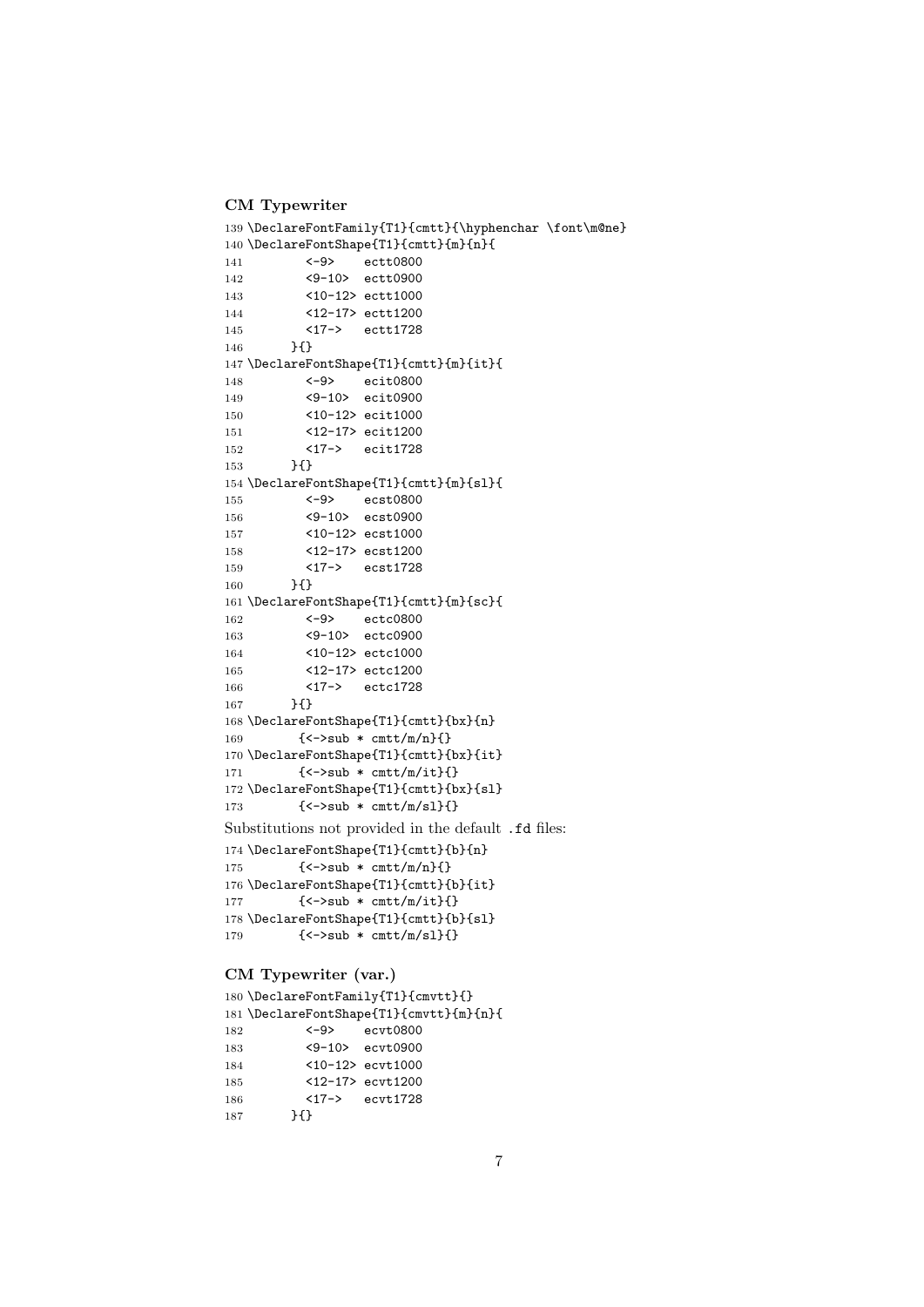\DeclareFontShape{T1}{cmvtt}{m}{it}{ <-9> ecvi0800

| .   |    |                                   |
|-----|----|-----------------------------------|
| 190 |    | $\langle 9 - 10 \rangle$ ecvi0900 |
| 191 |    | $<10-12$ ecvi $1000$              |
| 192 |    | <12-17> ecvi1200                  |
| 193 |    | $<17-$ ecvi1728                   |
| 194 | ਮ≀ |                                   |

# <span id="page-7-0"></span>3.3 TS1 encoding

#### CM Roman

```
195 \DeclareFontFamily{TS1}{cmr}{\hyphenchar\font\m@ne}
196 \DeclareFontShape{TS1}{cmr}{m}{n}{
197 <-6> tcrm0500
198 <6-7> tcrm0600
199 <7-8> tcrm0700
200 <8-9> tcrm0800
201 <9-10> tcrm0900
202 <10-12> tcrm1000<br>203 <12-17> tcrm1200
        203 <12-17> tcrm1200
204 <17-> tcrm1728
205 }{}
206 \DeclareFontShape{TS1}{cmr}{m}{sl}{
207 <-6> tcsl0500
208 <6-7> tcsl0600
209 <7-8> tcsl0700
210 <8-9> tcsl0800
211 <9-10> tcsl0900
212 <10-12> tcsl1000
213 <12-17> tcsl1200
214 <17-> tcsl1728
215 } {}
216 \DeclareFontShape{TS1}{cmr}{m}{it}{
217 <-8> tcti0700
218 <8-9> tcti0800
219 <9-10> tcti0900
220 <10-12> tcti1000
221 <12-17> tcti1200
222 <17-> tcti1728
223 }{}
224 \DeclareFontShape{TS1}{cmr}{m}{ui}{
225 <-8> tcui0700
226 <8-9> tcui0800
227 <9-10> tcui0900
228 <10-12> tcui1000
229 <12-17> tcui1200
230 <17-> tcui1728
231 }{}
232 \DeclareFontShape{TS1}{cmr}{b}{n}{
233 <-6> tcrb0500
234 <6-7> tcrb0600
235 <7-8> tcrb0700
236 <8-9> tcrb0800
237 <9-10> tcrb0900
```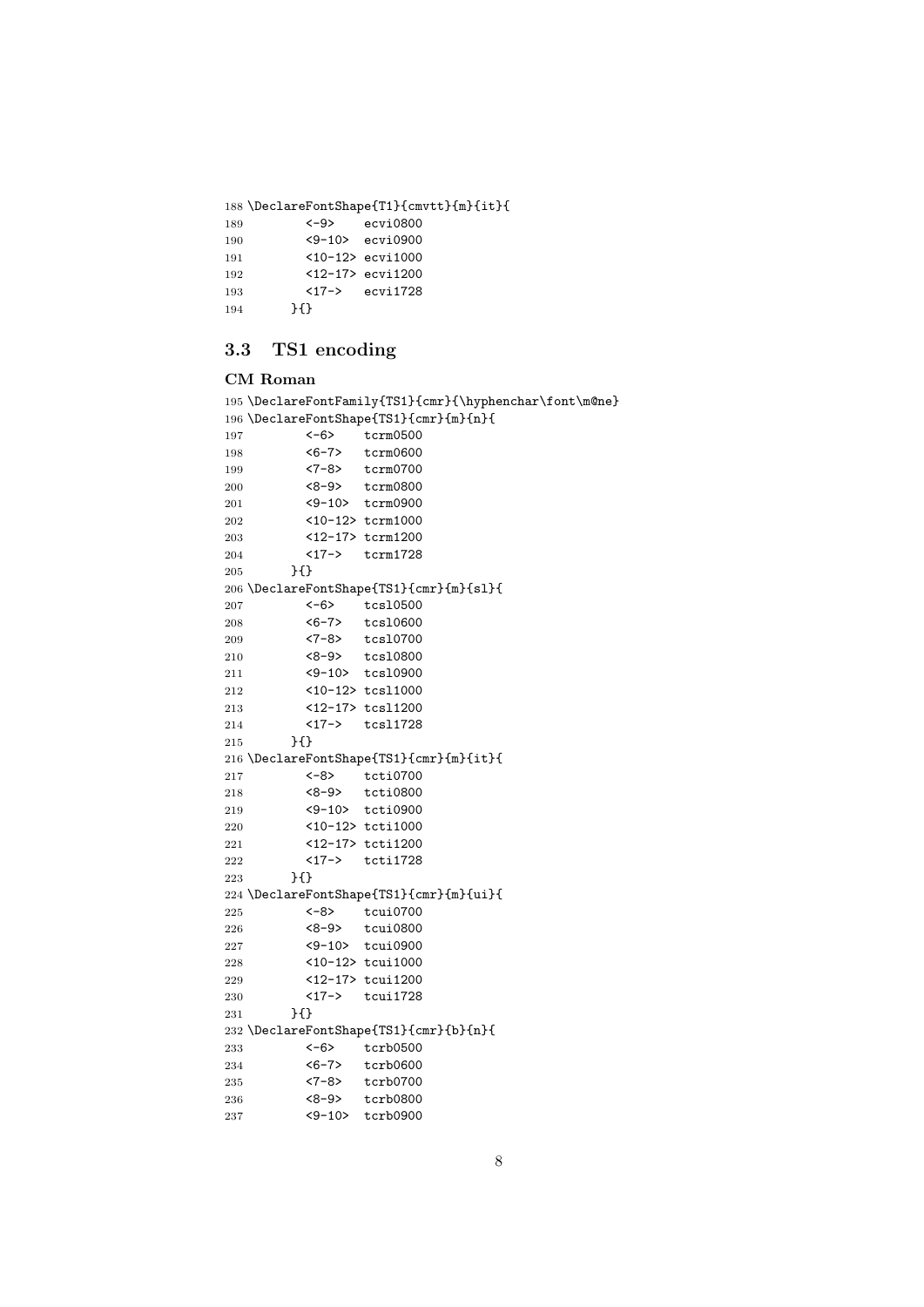```
238 <10-12> tcrb1000
239 <12-17> tcrb1200
240 <17-> tcrb1728
241 }{}
242 \DeclareFontShape{TS1}{cmr}{bx}{n}{
243 <-6> tcbx0500
244 <6-7> tcbx0600
245 <7-8> tcbx0700
246 <8-9> tcbx0800
247 <9-10> tcbx0900
248 <10-12> tcbx1000
249 <12-> tcbx1200
250 }{}
251 \DeclareFontShape{TS1}{cmr}{bx}{sl}{
252 <-6> tcbl0500
253 <6-7> tcbl0600
254 <7-8> tcbl0700
255 <8-9> tcbl0800
256 <9-10> tcbl0900
257 <10-12> tcbl1000
258 <12-> tcbl1200
259 }{}
260 \DeclareFontShape{TS1}{cmr}{bx}{it}{
261 <-8> tcbi0700
262 <8-9> tcbi0800
263 <9-10> tcbi0900
264 <10-12> tcbi1000
265 <12-> tcbi1200
266 }{}
```
#### CM Sans

```
267 \DeclareFontFamily{TS1}{cmss}{\hyphenchar\font\m@ne}
268 \DeclareFontShape{TS1}{cmss}{m}{n}{
269 <-9> tcss0800
270 <9-10> tcss0900
271 <10-12> tcss1000
272 <12-17> tcss1200
273 <17-> tcss1728
274 }{}
275 \DeclareFontShape{TS1}{cmss}{m}{it}
276 {<->ssub*cmss/m/sl}{}
277 \DeclareFontShape{TS1}{cmss}{m}{sl}{
278 <-9> tcsi0800
279 <9-10> tcsi0900
280 <10-12> tcsi1000
281 <12-17> tcsi1200
282 <17-> tcsi1728
283 H
284 \DeclareFontShape{TS1}{cmss}{sbc}{n}{
285 <-> tcssdc10
286    }{}
287 \DeclareFontShape{TS1}{cmss}{bx}{n}{
288 <-10> tcsx0900
```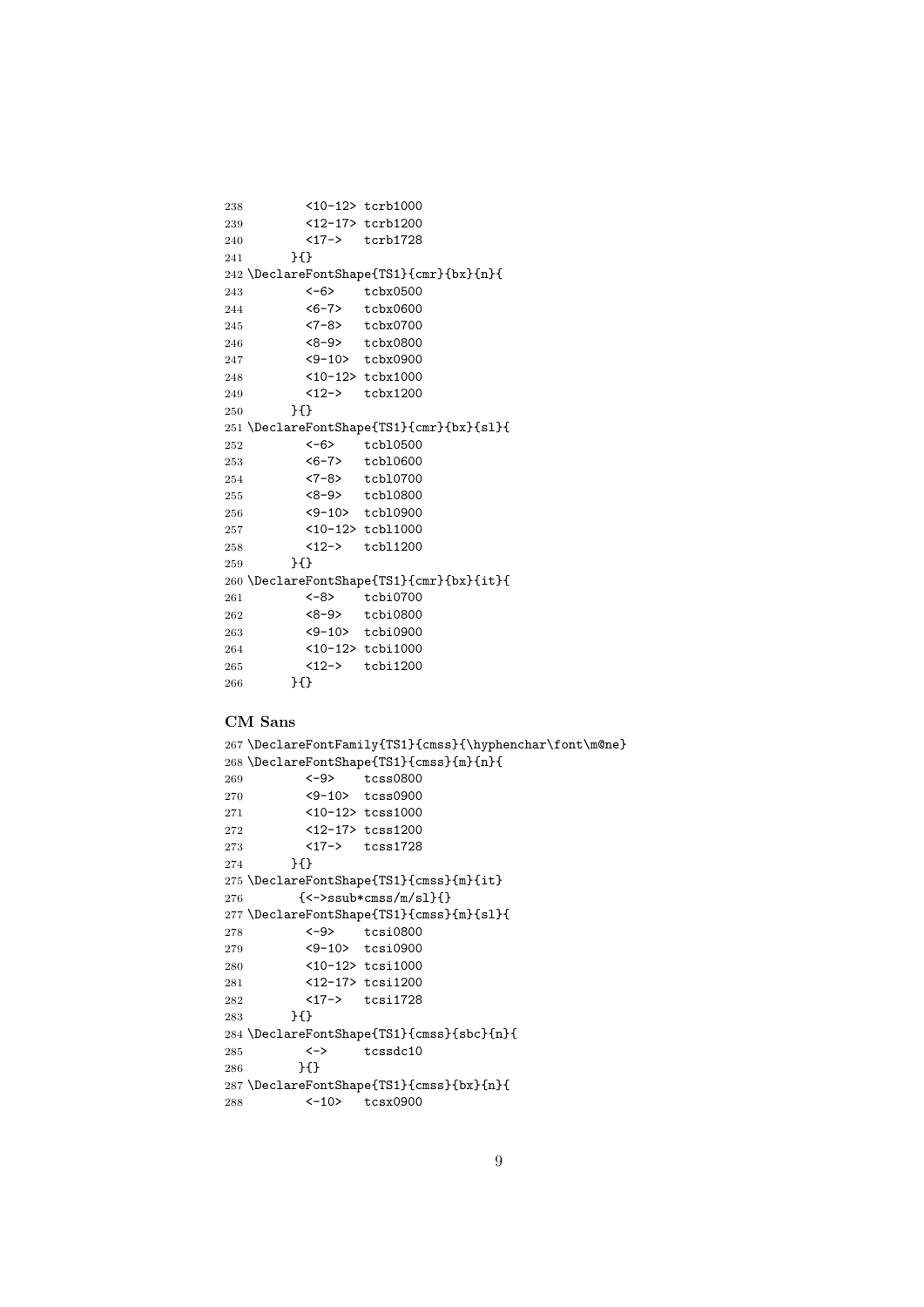```
289 <10-> tcsx1000
290 }{}
291 \DeclareFontShape{TS1}{cmss}{bx}{sl}{
292 <-10> tcso0900
293 <10-> tcso1000
294 }{}
295 \DeclareFontShape{TS1}{cmss}{bx}{it}
296 {<->ssub*cmss/bx/sl}{}
Substitutions not provided in the default .fd files:
297 \DeclareFontShape{TS1}{cmss}{b}{n}
298 {<->ssub*cmss/bx/n}{}
299 \DeclareFontShape{TS1}{cmss}{b}{sl}
300 {<->ssub*cmss/bx/sl}{}
301 \DeclareFontShape{TS1}{cmss}{b}{it}
302 \quad {\{\textless}\} \{\textless}\ \{\textless}\ \{\textless}\ \{\textless}\ \{\textless}\ \{\textless}\
```
#### CM Typewriter

```
303 \DeclareFontFamily{TS1}{cmtt}{\hyphenchar \font\m@ne}
304 \DeclareFontShape{TS1}{cmtt}{m}{n}{
305 <-9> tctt0800
306 <9-10> tctt0900
307 <10-12> tctt1000
308 <12-17> tctt1200
309 <17-> tctt1728
310 }{}
311 \DeclareFontShape{TS1}{cmtt}{m}{it}{
312 <-9> tcit0800
313 <9-10> tcit0900
314 <10-12> tcit1000
315 <12-17> tcit1200
316 <17-> tcit1728
317 }{}
318 \DeclareFontShape{TS1}{cmtt}{m}{sl}{
319 <-9> tcst0800
320 <9-10> tcst0900
321 <10-12> tcst1000
322 <12-17> tcst1200
323 <17-> tcst1728
324 }{}
325 \DeclareFontShape{TS1}{cmtt}{bx}{n}
326 \{\langle -\rangle \text{sub } * \text{cntt/m/n}\}\327 \DeclareFontShape{TS1}{cmtt}{bx}{it}
328 {<->sub * cmtt/m/it}{}
329 \DeclareFontShape{TS1}{cmtt}{bx}{sl}
330 {<->sub * cmtt/m/sl}{}
Substitutions not provided in the default .fd files:
331 \DeclareFontShape{TS1}{cmtt}{b}{n}
332 \{->sub * cmtt/n/n\}333 \DeclareFontShape{TS1}{cmtt}{b}{it}
334 \{\langle -\rangle \text{sub} * \text{cntt/m/it} \}335 \DeclareFontShape{TS1}{cmtt}{b}{sl}
336 {<->sub * cmtt/m/sl}{}
```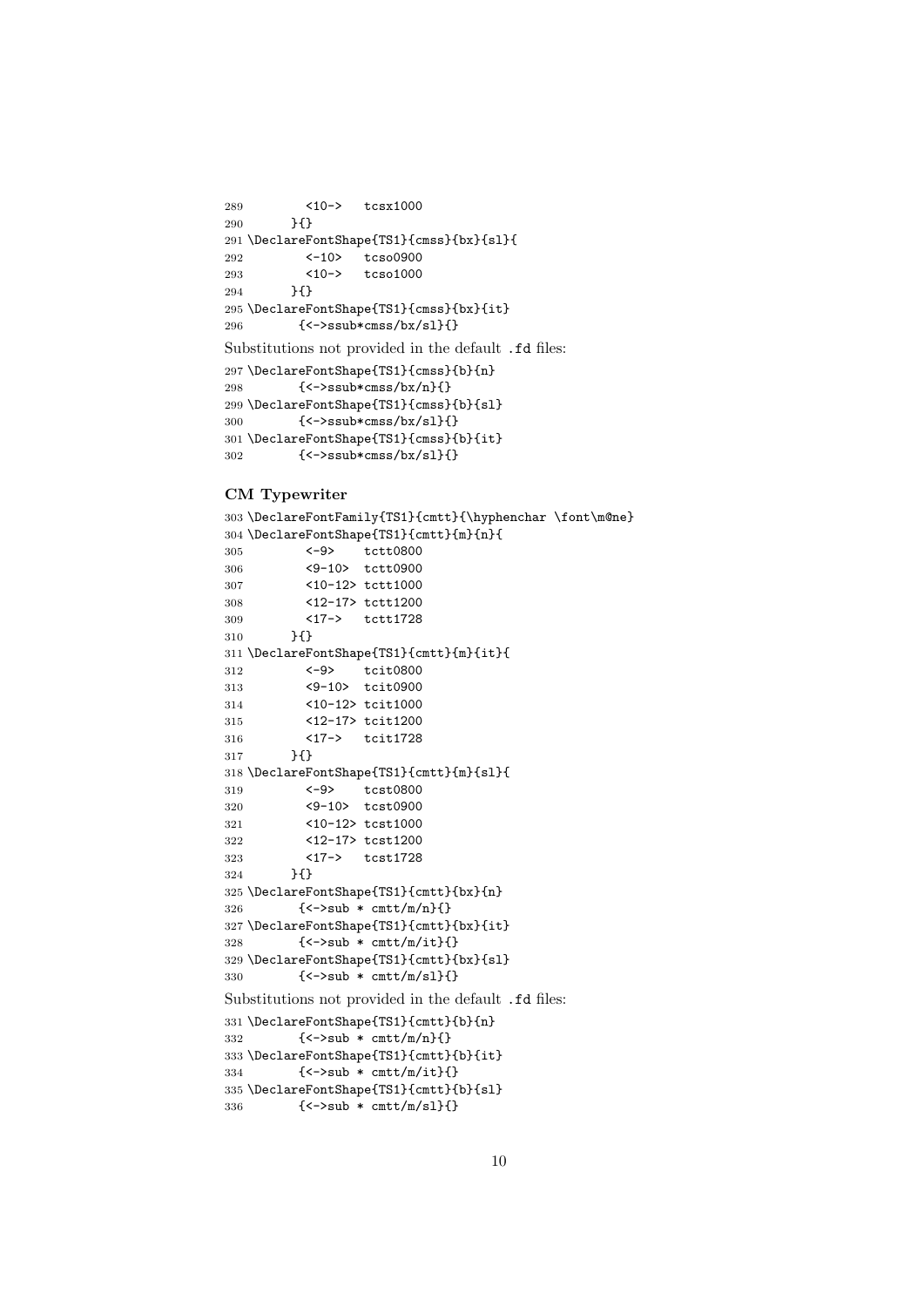```
CM Typewriter (var.)
337 \DeclareFontFamily{TS1}{cmvtt}{}
338 \DeclareFontShape{TS1}{cmvtt}{m}{n}{<br>339 <-9> tcvt0800
339 <-9> tcvt0800
340 <9-10> tcvt0900
341 <10-12> tcvt1000
342 <12-17> tcvt1200
343 <17-> tcvi1728
344 }{}
345 \DeclareFontShape{TS1}{cmvtt}{m}{it}{
346 <-9> tcvi0800
347 <9-10> tcvi0900<br>348 <10-12> tcvi1000
          348 <10-12> tcvi1000
349 <12-17> tcvi1200
350 <17-> tcvi1728<br>351 }{}
        \}{}
```
## <span id="page-10-0"></span>3.4 OT1 encoding

### CM Roman

```
352 \DeclareFontFamily{OT1}{cmr}{\hyphenchar\font45 }
353 \DeclareFontShape{0T1}{cmr}{m}{n}{<br>354 <-6> cmr5
354 \leq -6355 <6-7> cmr6
356 <7-8> cmr7
357 <8-9> cmr8
358 <9-10> cmr9
359 <10-12> cmr10
360 <12-17> cmr12
361 <17-> cmr17
362 }{}
363 \DeclareFontShape{OT1}{cmr}{m}{sl}{
364 <-9> cmsl8
365 <9-10> cmsl9
366 <10-12> cmsl10
367 <12-> cmsl12
368 }{}
369 \DeclareFontShape{OT1}{cmr}{m}{it}{
370 <-8> cmti7<br>371 <8-9> cmti8
371 <8-9> cmti8
372 <9-10> cmti9
373 <10-12> cmti10
374 <12-> cmti12
375 }{}
376 \DeclareFontShape{OT1}{cmr}{m}{sc}{
377 <-> cmcsc10
378 }{}
379 \DeclareFontShape{OT1}{cmr}{m}{ui}{
380 <-> cmu10
381 }{}
382 \DeclareFontShape{OT1}{cmr}{b}{n}{
383 <-> cmb10
384 }{}
```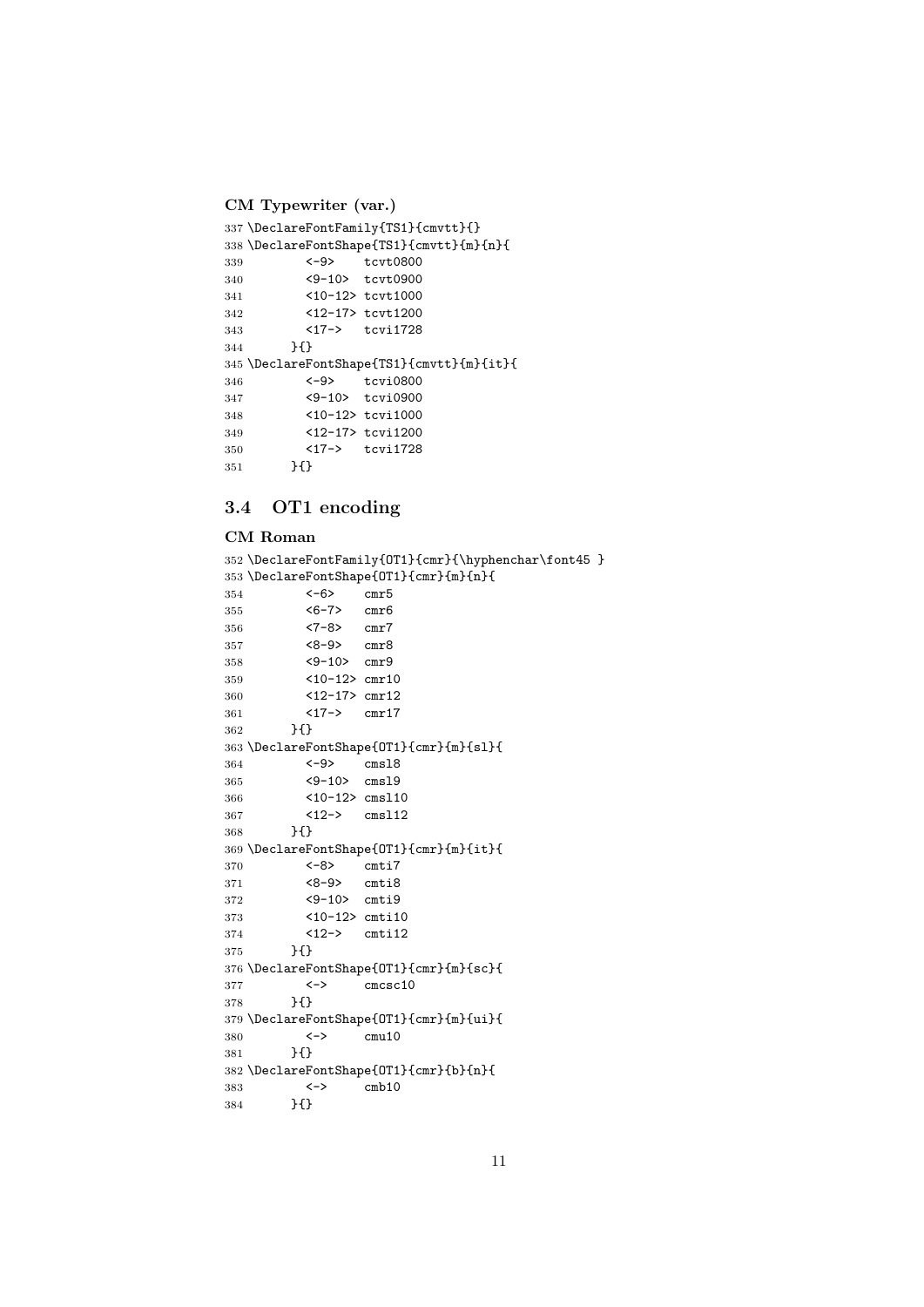```
385 \DeclareFontShape{OT1}{cmr}{bx}{n}{
386 <-6> cmbx5<br>387 <6-7> cmbx6
387 <6-7> cmbx6
388 <7-8> cmbx7
389 <8-9> cmbx8
390 <9-10> cmbx9
391 <10-12> cmbx10
392 <12-> cmbx12
393 }{}
394 \DeclareFontShape{OT1}{cmr}{bx}{sl}{
395 <-> cmbxsl10
396 }{}
397 \DeclareFontShape{OT1}{cmr}{bx}{it}{
398 <-> cmbxti10
399 }{}
400 \DeclareFontShape{OT1}{cmr}{bx}{ui}
401 {<->sub*cmr/m/ui}{}
```
#### CM Sans

```
402 \DeclareFontFamily{OT1}{cmss}{\hyphenchar\font45 }
403 \DeclareFontShape{OT1}{cmss}{m}{n}{
404 <-9> cmss8
405 <9-10> cmss9
406 <10-12> cmss10
407 <12-17> cmss12
408 <17-> cmss17
409 }{}
410 \DeclareFontShape{OT1}{cmss}{m}{it}
411 {<->sub*cmss/m/sl}{}
412 \DeclareFontShape{OT1}{cmss}{m}{sl}{
413 <-9> cmssi8
414 <9-10> cmssi9
415 <10-12> cmssi10
416 <12-17> cmssi12<br>417 <17-> cmssi17
          \langle 17 - \rangle cmssi17
418 }{}
419 \DeclareFontShape{OT1}{cmss}{m}{sc}
420 \{\langle -\rangle \text{sub*cmr/m/sc}\}\421 \DeclareFontShape{OT1}{cmss}{m}{ui}
422 \{\langle -\rangle \text{sub*cmr/m/ui}\}\423 \DeclareFontShape{OT1}{cmss}{sbc}{n}{
424 <-> cmssdc10
425 }{}
426 \DeclareFontShape{OT1}{cmss}{bx}{n}{
427 <-> cmssbx10
428 }{}
429 \DeclareFontShape{OT1}{cmss}{bx}{ui}
430 \{-\text{sub*cmr/bx/ui}\}\}
```
#### CM Typewriter

```
431 \DeclareFontFamily{OT1}{cmtt}{\hyphenchar \font\m@ne}
432 \DeclareFontShape{0T1}{cmtt}{m}{n}{<br>433 <-9> cmtt8
433 <-9> cmtt8
```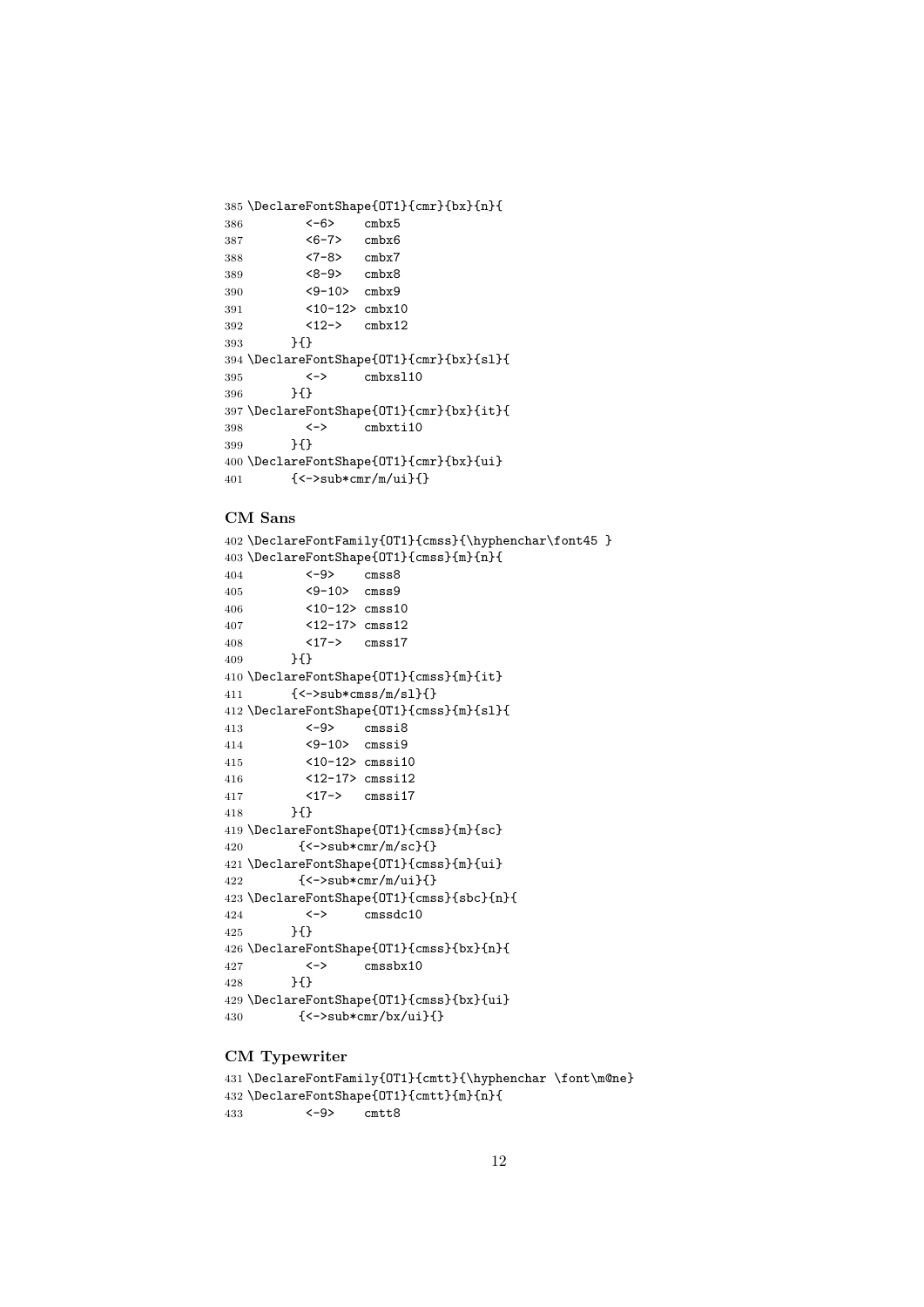```
434 <9-10> cmtt9
435 <10-12> cmtt10
436 <12-> cmtt12
437 }{}
438 \DeclareFontShape{OT1}{cmtt}{m}{it}{
439 <-> cmitt10
440 }{}
441 \DeclareFontShape{OT1}{cmtt}{m}{sl}{
442 <-> cmsltt10
443 }{}
444 \DeclareFontShape{OT1}{cmtt}{m}{sc}{
445 <-> cmtcsc10
446 }{}
447 \DeclareFontShape{OT1}{cmtt}{m}{ui}
448 {<->ssub*cmtt/m/it}{}
449 \DeclareFontShape{OT1}{cmtt}{bx}{n}
450 {<->ssub*cmtt/m/n}{}
451 \DeclareFontShape{OT1}{cmtt}{bx}{it}
452 {<->ssub*cmtt/m/it}{}
453 \DeclareFontShape{OT1}{cmtt}{bx}{ui}
454 {<->ssub*cmtt/m/it}{}
```
#### CM Typewriter (var.)

```
455 \DeclareFontFamily{OT1}{cmvtt}{\hyphenchar\font45 }
456 \DeclareFontShape{0T1}{cmvtt}{m}{n}{<br>457 <-> cmvtt10
457 <-> cmvtt10
458 }{}
459 \DeclareFontShape{OT1}{cmvtt}{m}{it}{
460 <-> cmvtti10
461 }{}
```
#### <span id="page-12-0"></span>3.5 OML and OMS encoded math fonts

```
462 \DeclareFontFamily{OML}{cmm}{\skewchar\font127 }
463 \DeclareFontShape{OML}{cmm}{m}{it}{
464 <-6> cmmi5
465 <6-7> cmmi6
466 <7-8> cmmi7
467 <8-9> cmmi8
468 <9-10> cmmi9
469 <10-12> cmmi10
470 <12-> cmmi12
471 }{}
472 \DeclareFontShape{OML}{cmm}{b}{it}{<-6>cmmib5<6-8>cmmib7<8->cmmib10}{}
473 \DeclareFontShape{OML}{cmm}{bx}{it}
474 \{\langle -\rangle \text{ssub} \times \text{cmm/b/it} \}475 \DeclareFontFamily{OMS}{cmsy}{\skewchar\font48 }
476 \DeclareFontShape{OMS}{cmsy}{m}{n}{
477 <-6> cmsy5
478 <6-7> cmsy6
479 <7-8> cmsy7
480 <8-9> cmsy8
481 <9-10> cmsy9
```